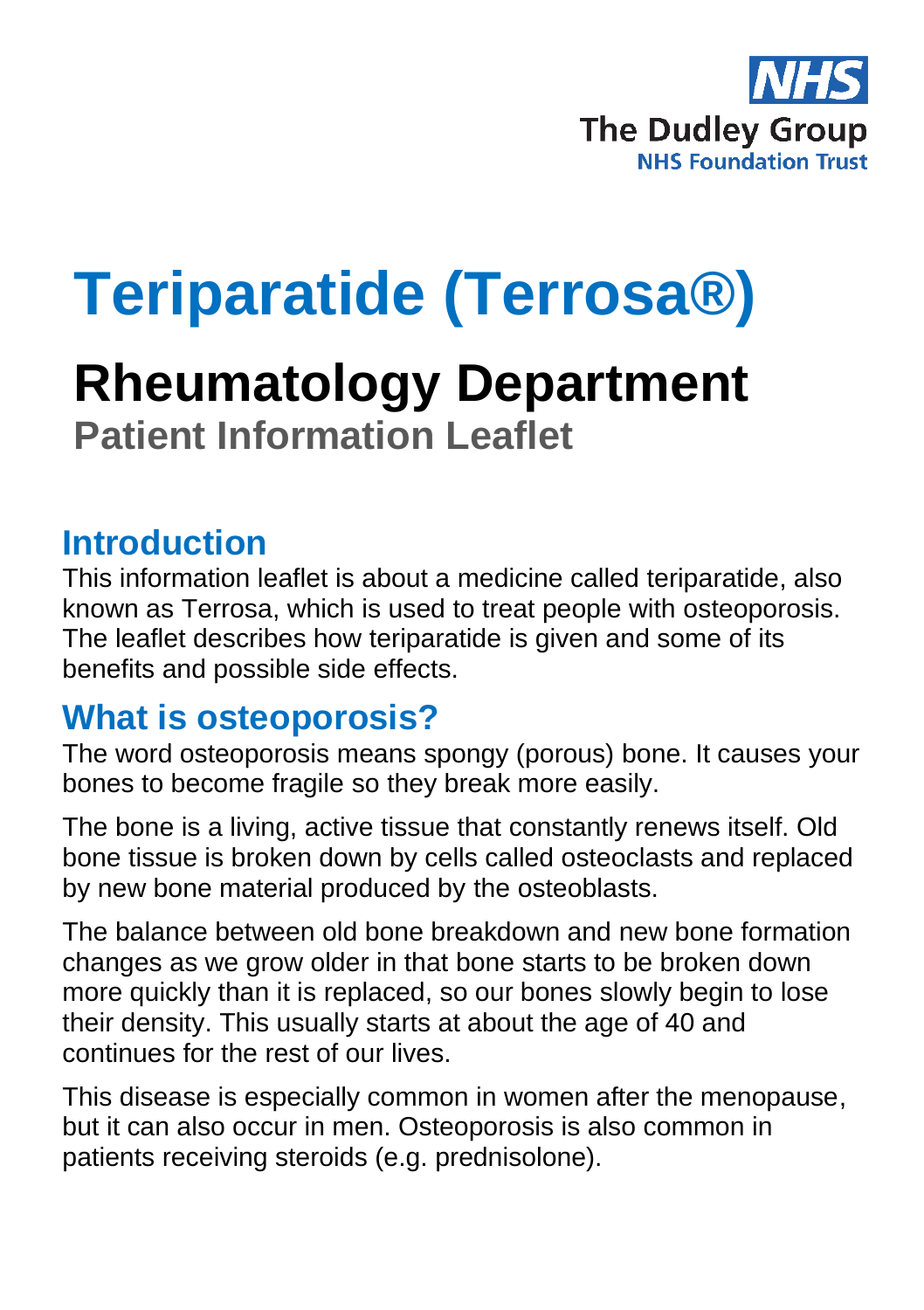Although it may have no symptoms at first, osteoporosis means that your bones are more likely to break, especially in your spine, hips and wrists, and it may cause back pain, loss of height and a curved back.

# **What is teriparatide?**

It is similar to a natural hormone in your body (parathyroid hormone) and is a bone formation agent used to make the bones stronger and to reduce the risk of fractures.

#### **How should I take teriparatide?**

Teriparatide needs to be injected once daily. You will be shown how to do this by a registered nurse. A re-usable Terrosa pen re-filled with Terrosa cartridges (that you will need to keep in the fridge) will be supplied to you. The cartridge in the pen will need to be changed every 28 days. You will also be shown how to do this.

The recommended dose of teriparatide is 20 micrograms, once a day, by injection under the skin (subcutaneous injection) into areas of the thigh or abdomen (stomach). To help you remember to take it, it is best to inject it at about the same time each day.

Teriparatide can be injected at meal times.

You should inject teriparatide shortly after you take the pen out of the refrigerator, as described in the user manual. Put the pen with the inserted cartridge back into the refrigerator immediately after you have used it. **Do not remove the cartridge from the pen after each use.** Use a new needle for each injection and dispose of it after each use. Dispose of the needle safely – ask your GP about safe needle disposal. Never store your pen with the needle attached.

Always use teriparatide exactly as your consultant has told you to. You should check with your consultant or pharmacist if you are not sure. Read the user manual booklet, which is included with the medicine, for instructions on how to use the teriparatide pen.

## **How long will I have this treatment?**

You will need to inject teriparatide each day for as long as your consultant prescribes it for you.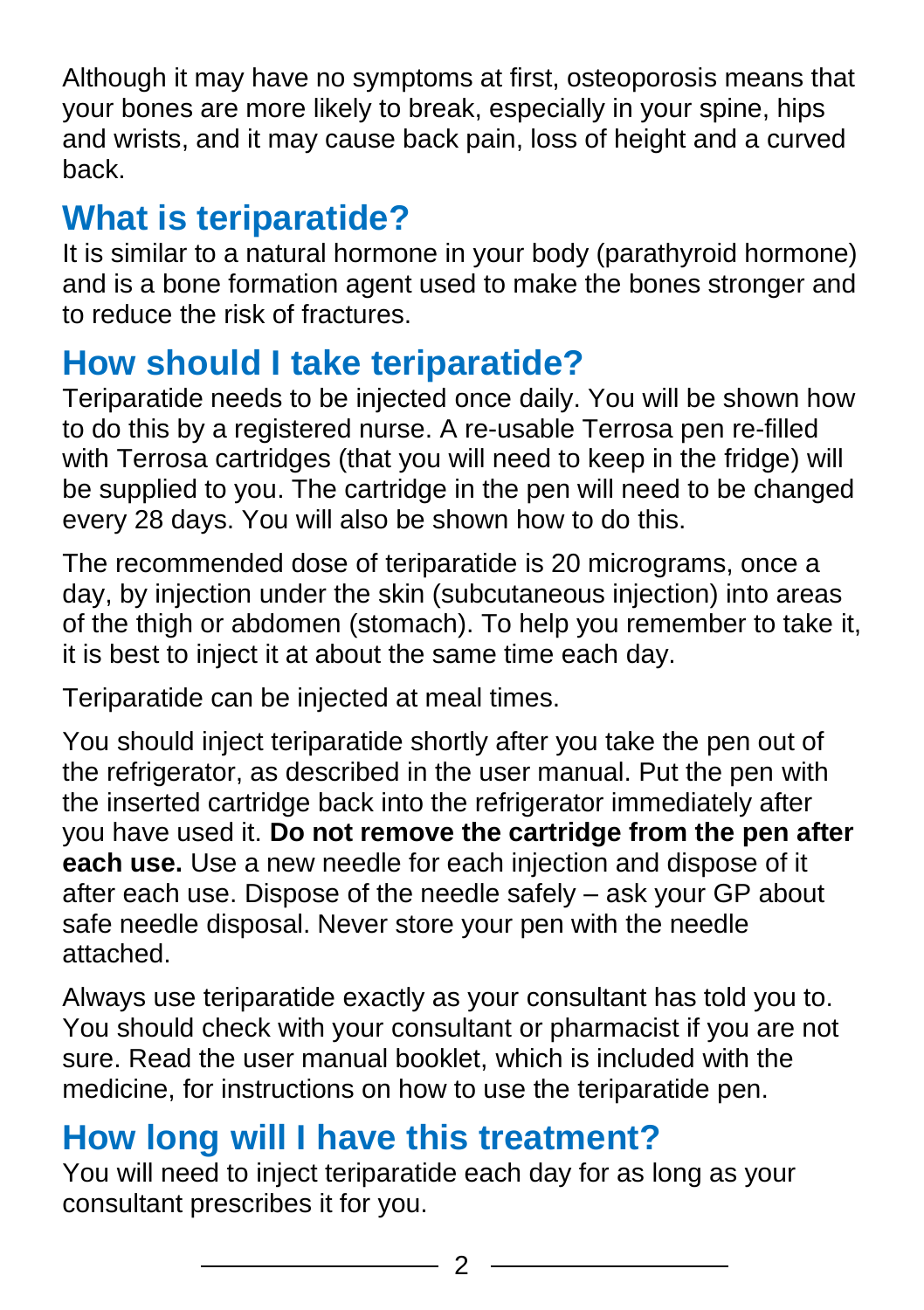The total duration of treatment should not be more than 24 months and you should not receive more than one treatment course of 24 months over your lifetime. This is because tests have found that longer term treatment than this can increase the risk of bone cancer.

### **How long will it take to work?**

It has been shown by scans that bone mineral density has increased as early as three months after starting teriparatide, which means that the bones are stronger. You will have a blood test three months after starting treatment to assess your bone's response.

# **Will I have side effects?**

Like all medicines, teriparatide can cause side effects, although not everybody gets them. The most common side effects are feeling sick, headaches, dizziness, leg pain, increase in blood cholesterol levels, depression, feeling faint, irregular heartbeat, breathlessness, increased sweating, muscle cramps, loss of energy, fatigue and chest pain.

Less common side effects are increased heart rate, low blood pressure, emphysema, hernia, heartburn, haemorrhoids, accidental loss or leakage of urine, increased need to pass water, weight increase, increase in blood calcium level and joint and muscle pain.

Some people may experience discomfort such as redness of the skin, pain, swelling, itching, bruising or minor bleeding around the area of the injection. This should clear up in a few days or weeks but if it does not, please tell your consultant.

Rare side effects include allergic reactions soon after the injection, consisting of breathlessness, swelling of the face, a rash and chest pain. Other rare side effects include swelling, mainly in the hands, feet and legs, and severe back cramps or pain which could lead to hospitalisation.

Teriparatide may also cause an increase in an enzyme called alkaline phosphatase.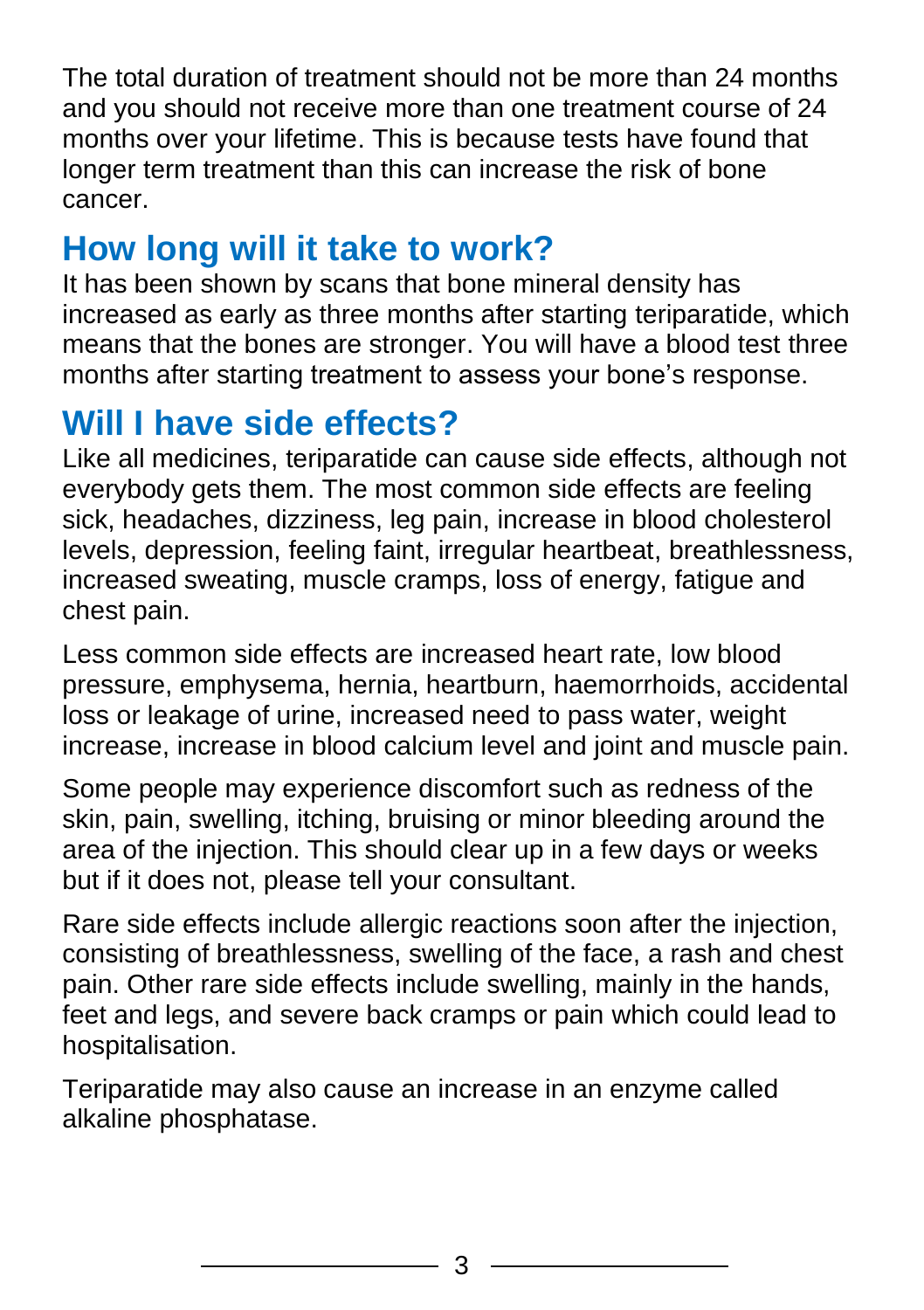If you become dizzy (lightheaded) after your injection, you should sit or lie down until you feel better. If you do not feel better, you should call your consultant or talk to your GP before you continue treatment.

If any of the side effects get serious, or if you notice any side effects not listed in this leaflet, please tell your consultant or pharmacist.

## **What happens before I am treated?**

You will need to have special blood tests before having teriparatide to check your alkaline phosphatase level, and if this is raised, a parathyroid (PTH) blood test will also be carried out. Also, your calcium level will be checked at the start of the treatment and at three-monthly intervals during the time you are receiving the injections.

Please tell your consultant if you:

- have cancer of the bone or have cancer which has spread to your bones
- have bone problems such as Paget's disease
- have kidney problems
- have liver problems
- have, or have recently had, kidney stones
- have previously had radiotherapy

as you may not be able to take this medicine.

## **Can I take my other medication?**

You will be asked to stop taking medicines such as alendronic acid or any other bisphosphonate medicine you may be taking, but you will need to continue having calcium and/or vitamin D supplements, if you are having these.

Please tell your consultant or pharmacist if you are taking, or have recently taken, any other medicines (including medicines obtained without a prescription) because occasionally they may interact with teriparatide and cause problems (e.g. digoxin/digitalis a medicine used to treat heart disease).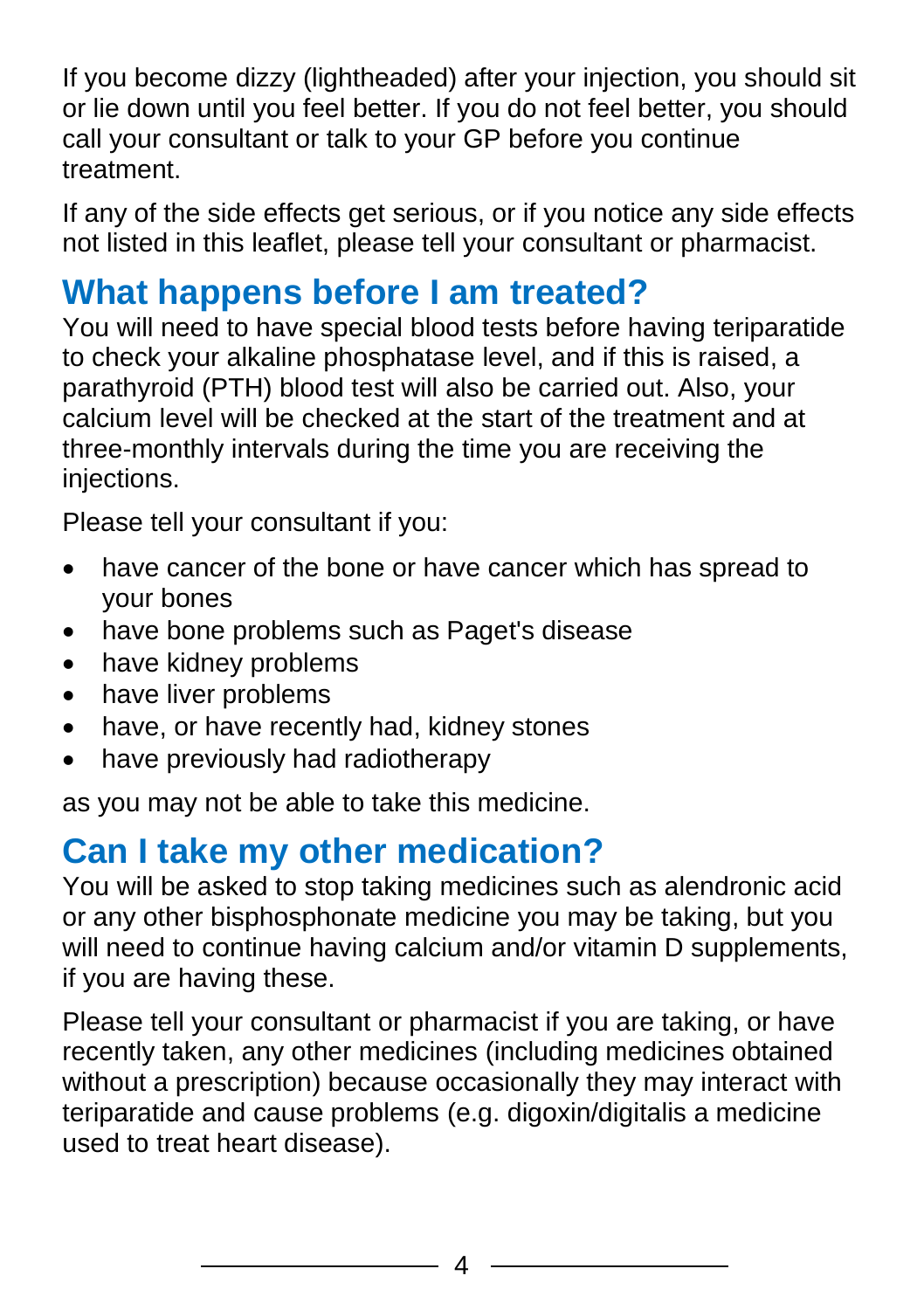# **Can I have immunisation injections?**

Yes, there is no evidence that vaccines of any type should be avoided when you are having teriparatide.

# **Does teriparatide affect fertility or pregnancy?**

Do not use teriparatide if you are pregnant or breastfeeding. If you could become pregnant, you should use effective methods of contraception. If you get pregnant while taking teriparatide, speak to your consultant as soon as possible. Ask your GP or pharmacist for advice before taking any medicine, if you are pregnant.

# **Can I drink alcohol?**

You can drink alcohol within reason. It is recommended that you stay within the national guidelines for alcohol consumption which are set at 14 units per week for men and women (one unit = half a pint of normal strength beer, one glass of wine or one shot/pub measure of spirit).

## **Can I drive and use machines?**

Some patients may feel dizzy after injecting teriparatide. If you feel dizzy, you should not drive or use machines until you feel better.

#### **What if I forget to take teriparatide at my usual time?**

Take it as soon as possible on that day. Do not take a double dose to make up for a forgotten dose. Do not take more than one injection in the same day. Do not try to make up for a missed dose.

#### **How do I store teriparatide?**

Keep it out of the reach and sight of children.

Do not use teriparatide after the expiry date which is stated on the cartridge and pen.

Teriparatide should be stored in a refrigerator (2°C to 8°C) at all times. You can use it for up to 28 days after the first injection as long as the pen and cartridges are stored at 2°C to 8°C (in a refrigerator).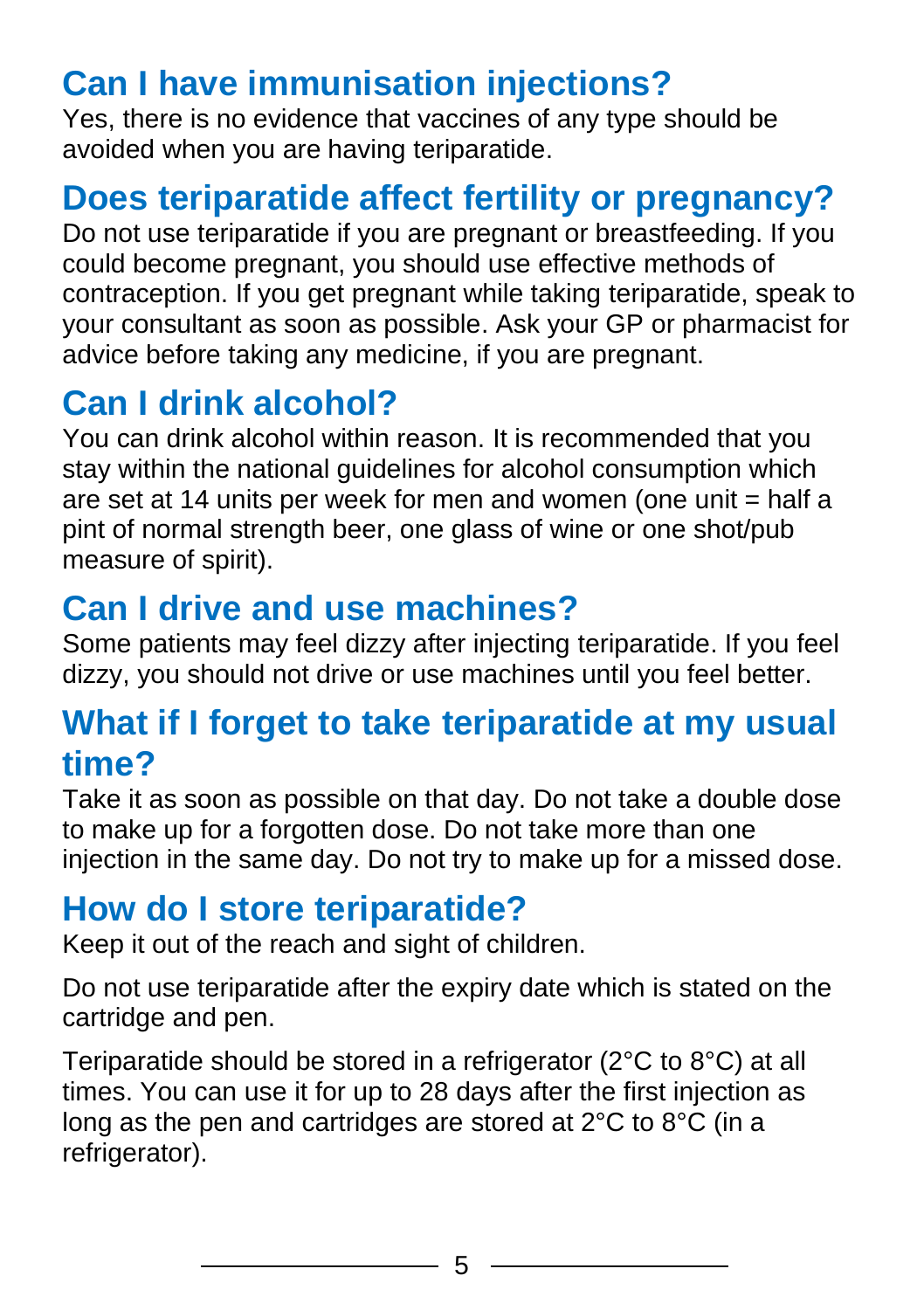Do not freeze teriparatide. Avoid placing the pens close to the ice compartment of the refrigerator to prevent freezing. Do not use it if it is, or has been, frozen.

Each cartridge should be properly disposed of after 28 days, even if it is not completely empty.

Terrosa cartridges contain a clear and colourless solution. Do not use it if solid particles (like crystals) appear, or if the solution is cloudy or coloured.

Medicines should not be disposed of down drains or in household waste. Ask your pharmacist how to dispose of medicines no longer required. These measures will help to protect the environment.

#### **Other treatments**

You always have the choice when taking any medication prescribed by the Rheumatology Department. Some people find that complementary therapy treatment is useful and leaflets about this, provided by Arthritis Research Council, are available in our clinics.

Over-the-counter medications may be used alone or in combination with prescribed medication you are taking; however, you are always advised to discuss these with your consultant before taking them. Medication bought over the counter may help to control your pain but **not always** the condition. Always tell the pharmacist which prescribed medications you are already taking when buying over-the-counter drugs.

## **Can I find out more?**

You can find out more from the following:

#### **Royal Osteoporosis Society**

**Tel:** 0808 800 0035 (9am to 5pm, Monday to Friday) **Website:** [www.theros.org.uk](http://www.theros.org.uk/)